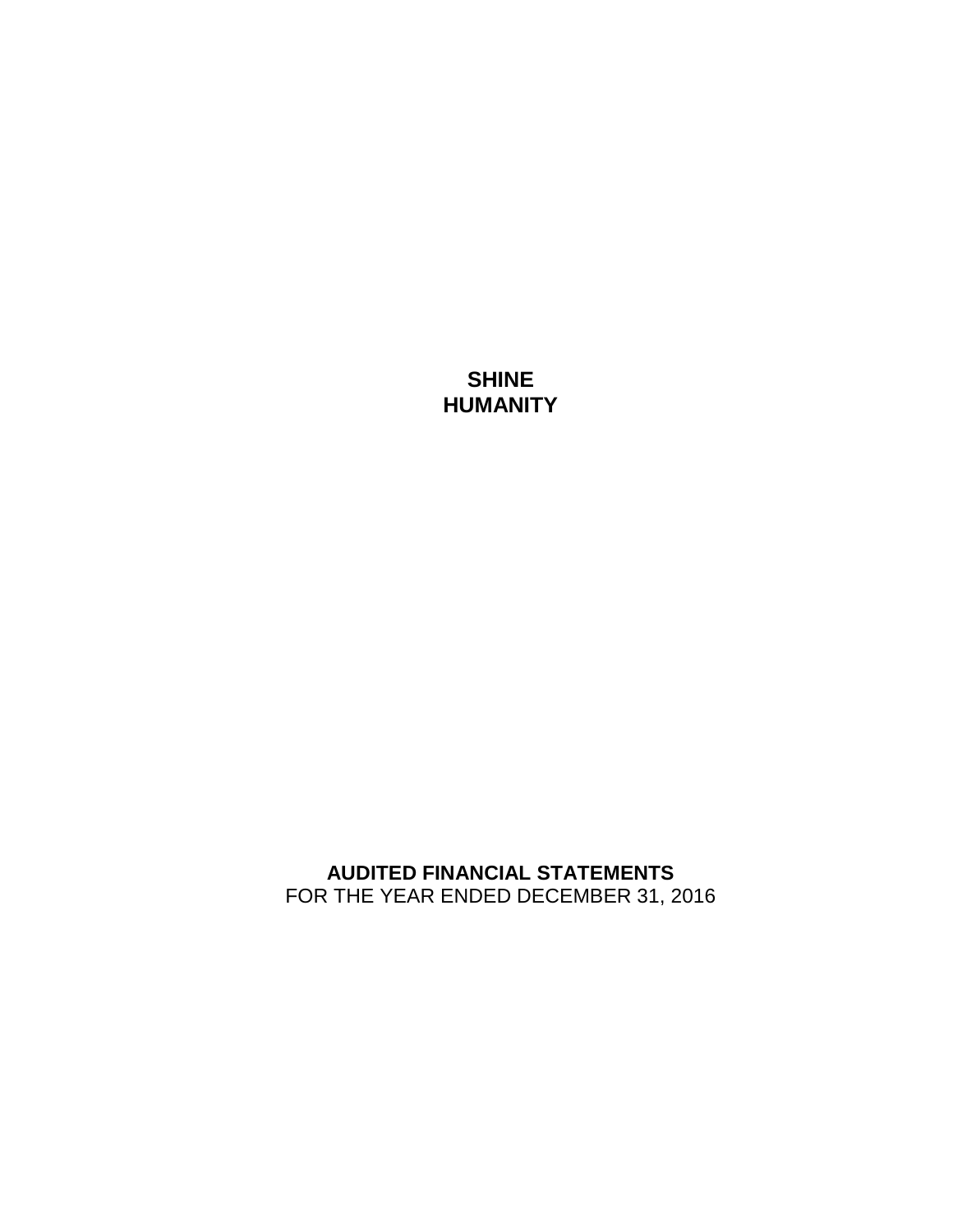

# INDEPENDENT AUDITOR'S REPORT

To the Board of Directors of Shine Humanity

I have audited the accompanying financial statements of Shine Humanity (a nonprofit organization) which comprise the statement of financial position as of December 31, 2016, and the related statements of activities and cash flows for the year then ended, and the related notes to the financial statements.

## **Management's Responsibility for the Financial Statements**

Management is responsible for the preparation and fair presentation of these financial statements in accordance with accounting principles generally accepted in the United States of America; this includes the design, implementation, and maintenance of internal control relevant to the preparation and fair presentation of financial statements that are free from material misstatement, whether due to fraud or error.

### **Auditor's Responsibility**

My responsibility is to express an opinion on these financial statements based on my audit. I conducted my audit in accordance with auditing standards generally accepted in the United States of America. Those standards require that I plan and perform the audit to obtain reasonable assurance about whether the financial statements are free from material misstatement.

An audit involves performing procedures to obtain audit evidence about the amounts and disclosures in the financial statements. The procedures selected depend on the auditor's judgment, including the assessment of the risks of material misstatement of the financial statements, whether due to fraud or error. In making those risk assessments, the auditor considers internal control relevant to the entity's preparation and fair presentation of the financial statements in order to design audit procedures that are appropriate in the circumstances, but not for the purpose of expressing an opinion on the effectiveness of the entity's internal control. Accordingly, I express no such opinion. An audit also includes evaluating the appropriateness of accounting policies used and the reasonableness of significant accounting estimates made by management, as well as evaluating the overall presentation of the financial statements.

I believe that the audit evidence I have obtained is sufficient and appropriate to provide a basis for my audit opinion.

### **Opinion**

In my opinion, the financial statements referred to above present fairly, in all material respects, the financial position of Shine Humanity as of December 31, 2016, and the changes in its net assets and its cash flows for the year then ended in accordance with accounting principles generally accepted in the United States of America.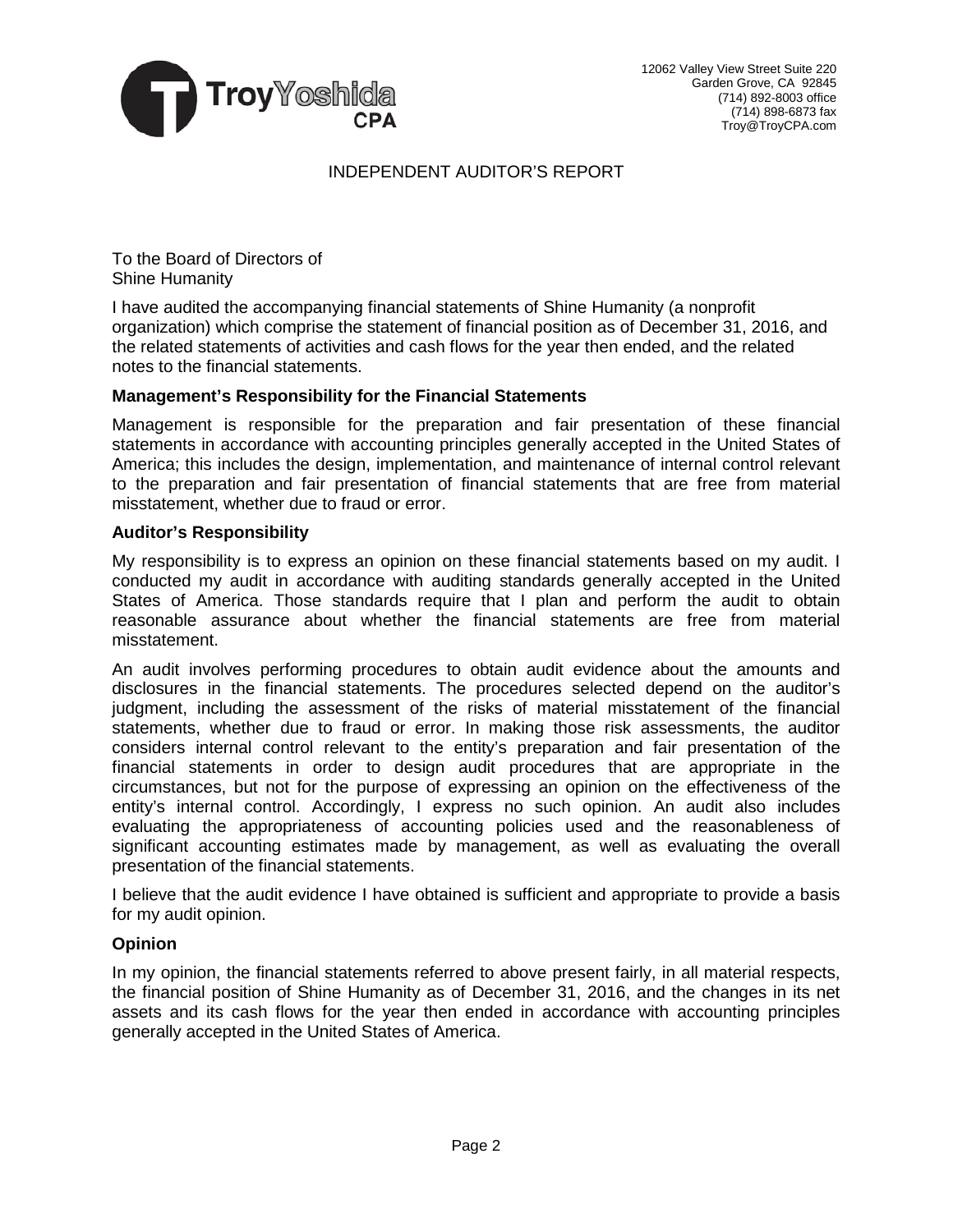

To the Board of Directors of Shine Humanity

# **Other Matter**

My audit was conducted for the purpose of forming an opinion on the financial statements as a whole. The schedule of functional expenses on page 6 is presented for purposes of additional analysis and is not a required part of the financial statements. Such information is the responsibility of management and was derived from and relates directly to the underlying accounting and other records used to prepare the financial statements. The information has been subjected to the auditing procedures applied in the audit of the financial statements and certain additional procedures, including comparing and reconciling such information directly to the underlying accounting and other records used to prepare the financial statements or to the financial statements themselves, and other additional procedures in accordance with auditing standards generally accepted in the United States of America. In my opinion, the information is fairly stated in all material respects in relation to the financial statements as a whole.

Troy Kyon

Troy Yoshida CPA, Inc. Garden Grove, CA August 10, 2017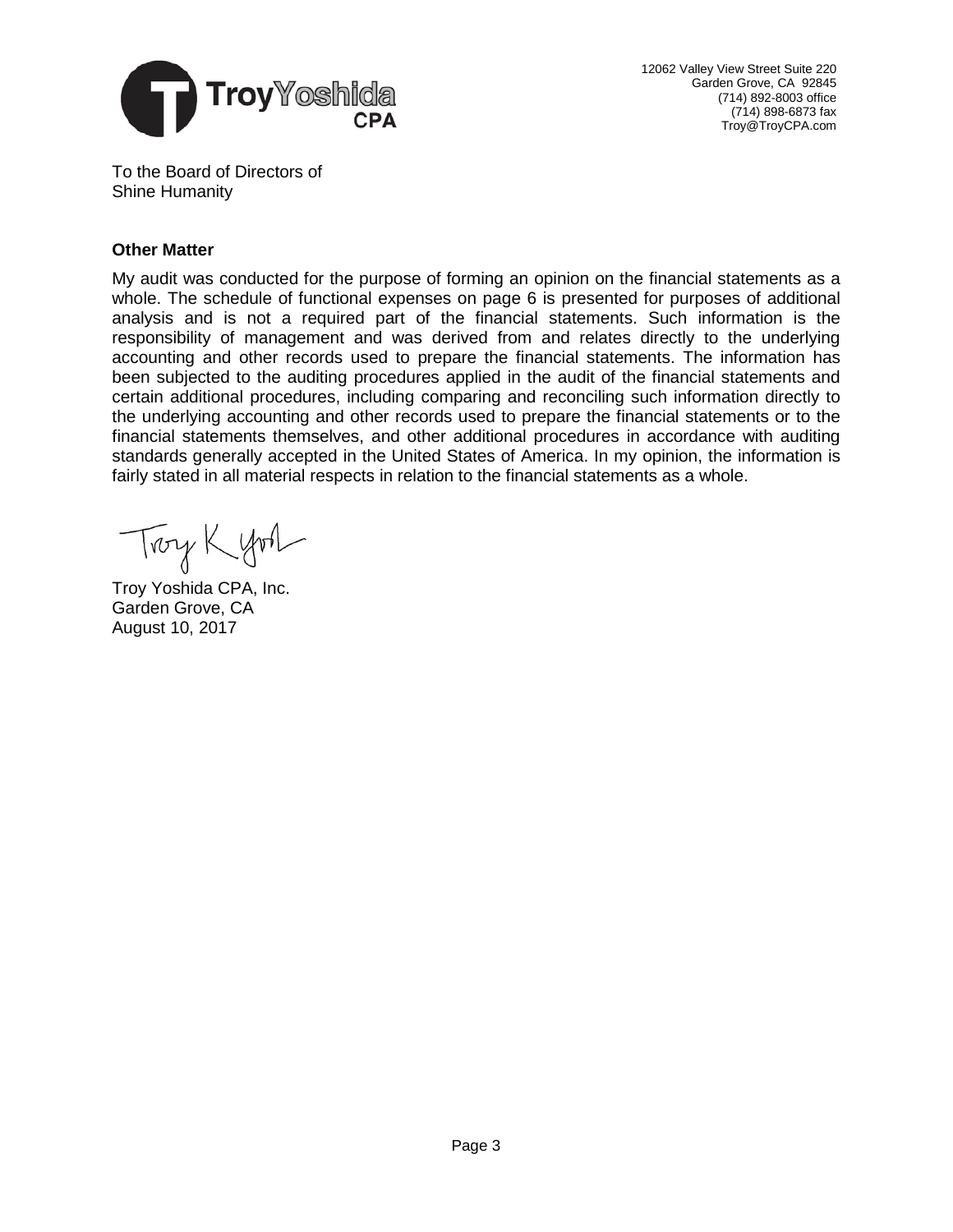# **SHINE HUMANITY STATEMENT OF FINANCIAL POSITION DECEMBER 31, 2016**

|                                           | Total |         |
|-------------------------------------------|-------|---------|
| <b>ASSETS</b>                             |       |         |
| <b>CURRENT ASSETS:</b>                    |       |         |
| Cash                                      | \$    | 275,206 |
| Prepaid Expense                           |       | 5,224   |
| <b>TOTAL CURRENT ASSETS</b>               |       | 280,430 |
| <b>OTHER ASSETS:</b>                      |       |         |
| Deposits                                  |       | 324     |
| <b>TOTAL OTHER ASSETS</b>                 |       | 324     |
| <b>TOTAL ASSETS</b>                       | \$    | 280,754 |
| <b>LIABILITIES &amp; NET ASSETS</b>       |       |         |
| <b>CURRENT LIABILITIES:</b>               |       |         |
| <b>Accounts Payable</b>                   | \$    | 209     |
| Payroll Taxes Payable                     |       | 583     |
| <b>TOTAL CURRENT LIABILITIES</b>          |       | 792     |
| <b>NET ASSETS:</b>                        |       |         |
| Unrestricted                              |       | 168,426 |
| <b>Temporarily Restricted</b>             |       | 111,536 |
| <b>TOTAL NET ASSETS</b>                   |       | 279,962 |
| <b>TOTAL LIABILITIES &amp; NET ASSETS</b> | \$    | 280,754 |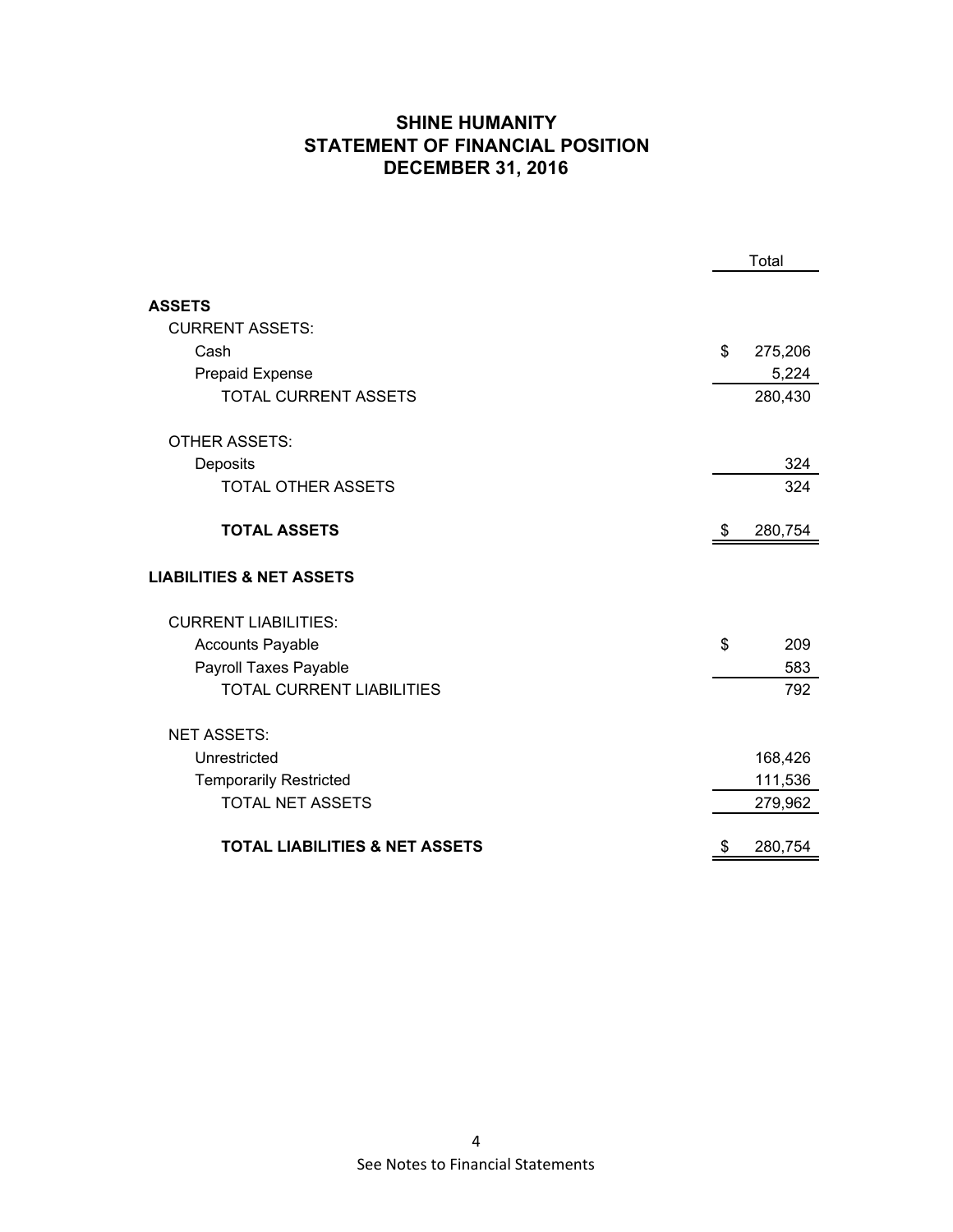# **SHINE HUMANITY STATEMENT OF ACTIVITIES FOR THE YEAR ENDED DECEMBER 31, 2016**

|                                        |              |         | Temporarily   |    |         |  |
|----------------------------------------|--------------|---------|---------------|----|---------|--|
|                                        | Unrestricted |         | Restricted    |    | Total   |  |
| <b>REVENUES AND OTHER SUPPORT</b>      |              |         |               |    |         |  |
| Contributions                          | \$           | 109,896 | 111,536       |    | 221,432 |  |
| <b>Fundraisers</b>                     |              | 195,500 |               |    | 195,500 |  |
| Interest Income                        |              | 126     |               |    | 126     |  |
| Net Assets Released from Restriction   |              |         |               |    |         |  |
| TOTAL REVENUES AND OTHER SUPPORT       |              | 305,522 | 111,536       |    | 417,058 |  |
| <b>EXPENSES</b>                        |              |         |               |    |         |  |
| Program Expenses                       | \$           | 187,743 |               |    | 187,743 |  |
| <b>Management and General</b>          |              | 24,353  |               |    | 24,353  |  |
| Fundraising                            |              | 54,846  |               |    | 54,846  |  |
| <b>TOTAL EXPENSES</b>                  |              | 266,942 |               |    | 266,942 |  |
| <b>CHANGE IN NET ASSETS</b>            | \$           | 38,580  | \$<br>111,536 | \$ | 150,116 |  |
| <b>NET ASSETS AT BEGINNING OF YEAR</b> | \$           | 129,846 |               |    | 129,846 |  |
| <b>NET ASSETS AT END OF YEAR</b>       | \$           | 168,426 | \$<br>111,536 | \$ | 279,962 |  |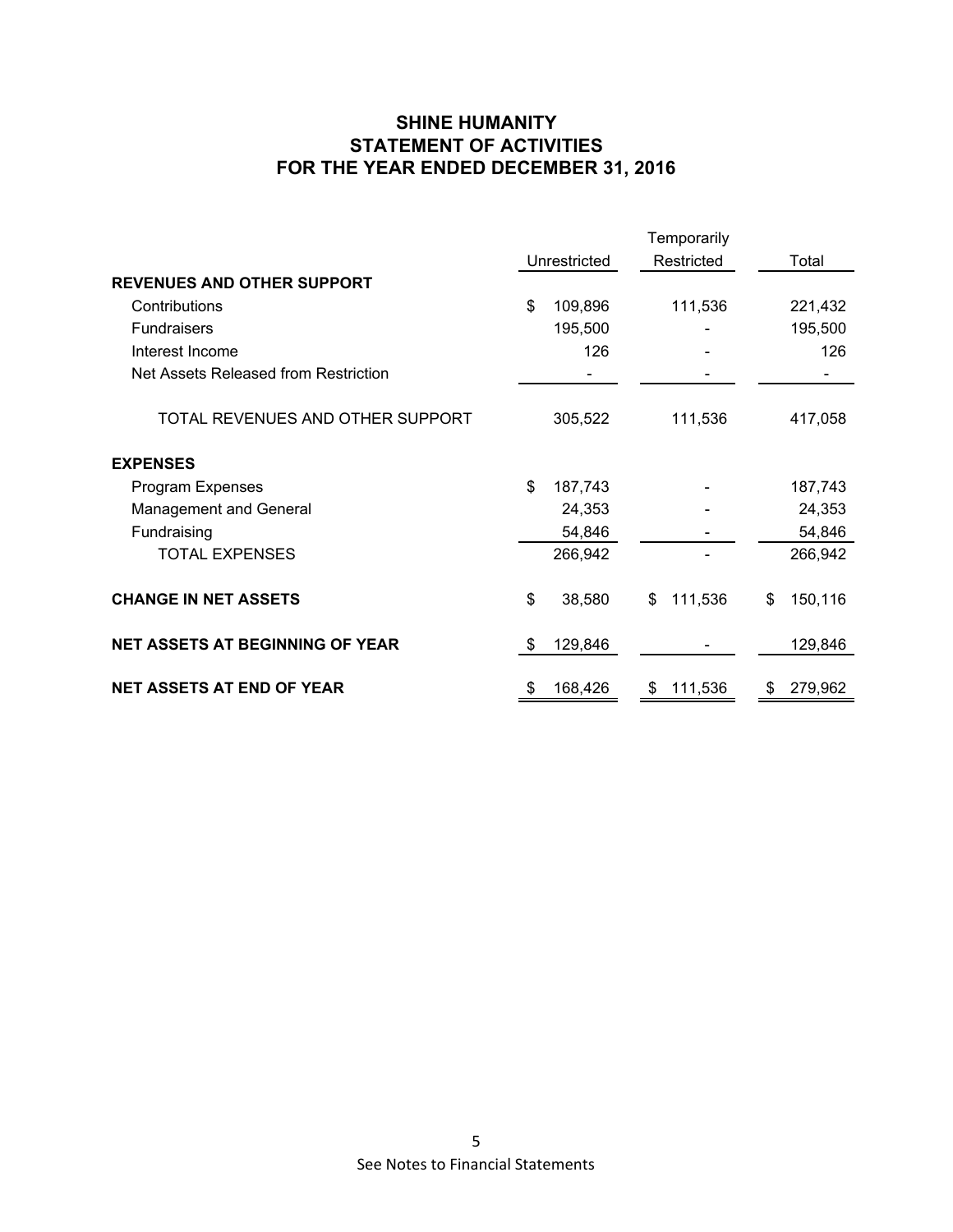# **SHINE HUMANITY STATEMENT OF FUNCTIONAL EXPENSES FOR THE YEAR ENDED DECEMBER 31, 2016**

|                                      |    | Program  | Management  |        |             |        |       |         |
|--------------------------------------|----|----------|-------------|--------|-------------|--------|-------|---------|
|                                      |    | Services | and General |        | Fundraising |        | Total |         |
|                                      |    |          |             |        |             |        |       |         |
| Grants                               | \$ | 177,145  | \$          |        | \$          |        | \$    | 177,145 |
| Program Expenses                     |    | 5,393    |             |        |             |        |       | 5,393   |
| <b>Bank Fees</b>                     |    |          |             | 2,860  |             |        |       | 2,860   |
| <b>Computer Expense</b>              |    |          |             | 2,516  |             |        |       | 2,516   |
| <b>Fundraising Expenses</b>          |    |          |             |        |             |        |       |         |
| <b>Contracted Services</b>           |    |          |             |        |             | 1,854  |       | 1,854   |
| <b>Equipment Rental</b>              |    |          |             |        |             | 1,900  |       | 1,900   |
| <b>Facility Rental &amp; Expense</b> |    |          |             |        |             | 42,628 |       | 42,628  |
| Insurance                            |    |          |             | 3,453  |             |        |       | 3,453   |
| Miscellaneous                        |    |          |             | 250    |             |        |       | 250     |
| Office Expense                       |    |          |             | 166    |             |        |       | 166     |
| Payroll                              |    | 4,800    |             | 4,800  |             | 4,800  |       | 14,400  |
| Payroll Taxes                        |    | 405      |             | 405    |             | 404    |       | 1,214   |
| Permits & Fees                       |    |          |             | 71     |             |        |       | 71      |
| Postage & Delivery                   |    |          |             | 590    |             |        |       | 590     |
| Printing                             |    |          |             | 110    |             | 338    |       | 448     |
| <b>Professional Fees</b>             |    |          |             | 4,650  |             |        |       | 4,650   |
| Rent                                 |    |          |             | 2,922  |             | 2,922  |       | 5,844   |
| <b>Supplies</b>                      |    |          |             | 264    |             |        |       | 264     |
| Telephone                            |    |          |             | 1,235  |             |        |       | 1,235   |
| Travel                               |    |          |             | 61     |             |        |       | 61      |
|                                      |    |          |             |        |             |        |       |         |
| <b>TOTAL EXPENSES</b>                | S  | 187,743  | \$          | 24,353 | \$          | 54,846 | \$    | 266,942 |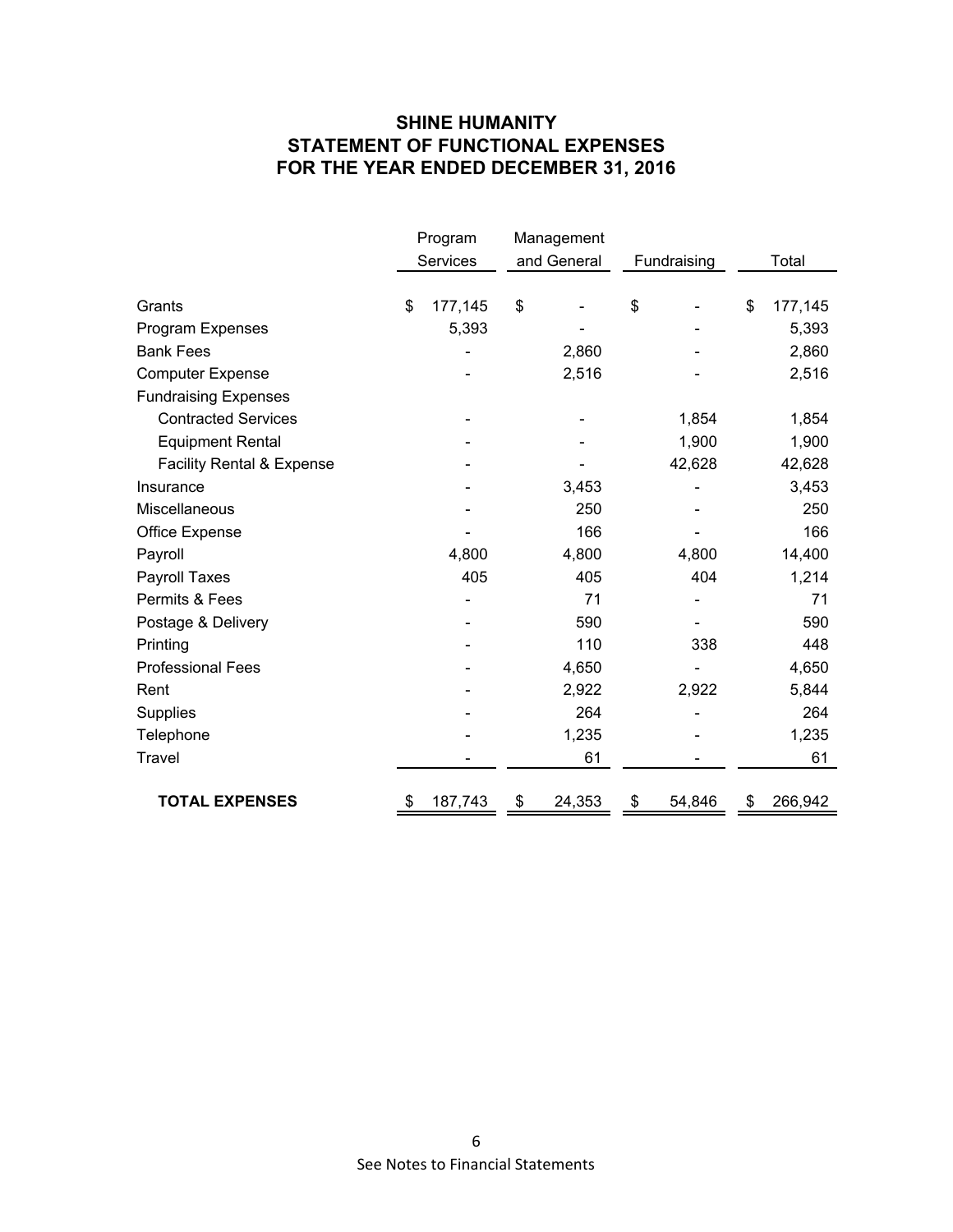# **SHINE HUMANITY STATEMENT OF CASH FLOWS FOR THE YEAR ENDED DECEMBER 31, 2016**

| <b>CASH FLOWS FROM OPERATING ACTIVITIES</b>                   |    |          |
|---------------------------------------------------------------|----|----------|
| Change in Net Assets                                          | \$ | 150,116  |
|                                                               |    |          |
| Adjustments to Reconcile Change in Net Assets                 |    |          |
| To Net Cash Provided by Operating Activities:                 |    |          |
| Changes in Operating Assets and Liabilities:                  |    |          |
| (Increase) Decrease in Prepaid Expense                        |    | (1,599)  |
| (Increase) Decrease in Deposits                               |    | 301      |
| Increase (Decrease) in Accounts Payable                       |    | (3, 133) |
| Increase (Decrease) in Payroll Taxes Payable                  |    | 65       |
| <b>NET CASH PROVIDED (USED) BY OPERATING ACTIVITIES</b>       |    | 145,750  |
| <b>NET INCREASE (DECREASE) IN CASH &amp; CASH EQUIVALENTS</b> |    | 145,750  |
| <b>BEGINNING CASH AND CASH EQUIVALENTS</b>                    | S  | 129,456  |
| <b>ENDING CASH AND CASH EQUIVALENTS</b>                       |    | 275.206  |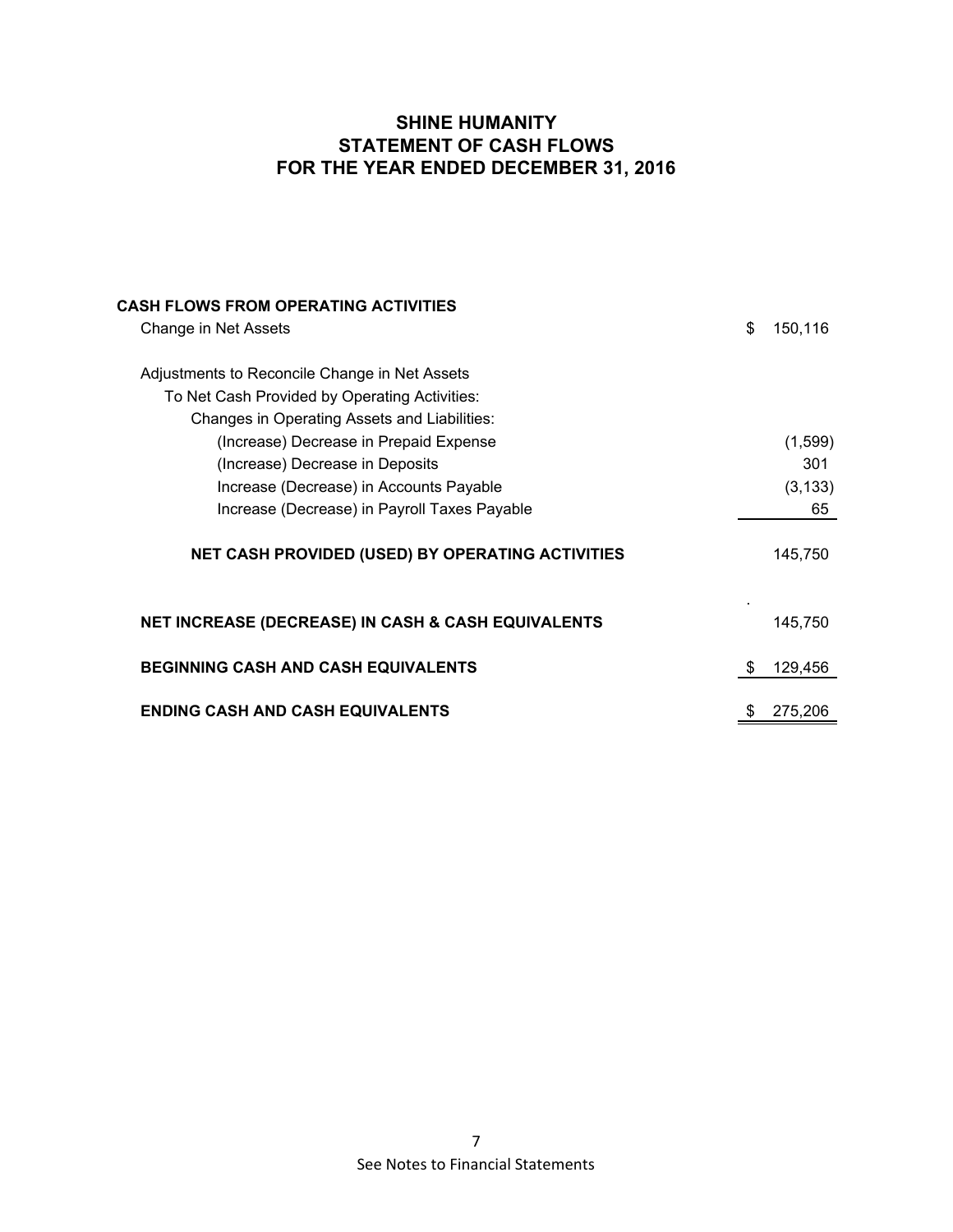# **SHINE HUMANITY NOTES TO FINANCIAL STATEMENTS DECEMBER 31, 2016**

### 1. Summary of Significant Accounting Policies

#### Nature of Organization

SHINE Humanity provides humanitarian, medical and disaster relief assistance to global communities in need, specifically Pakistan; while establishing long term medical solutions. The Organization's support comes entirely from donor contributions.

### Basis of Presentation

The Organization follows the provisions of Statement of Financial Accounting Standards ("SFAS") No. 117, *Financial Statements of Not-for-Profit Organizations*. Under SFAS No. 117, the Organization reports amounts in the accompanying financial statements for each of three classes of net assets: unrestricted net assets, temporarily restricted net assets and permanently restricted net assets.

> *Unrestricted Net Assets* – Net assets that are not subject to donor-imposed restrictions. Unrestricted net assets generally result from unrestricted contributions and interest and dividends, less expenses incurred in providing services and fundraising and other administrative expenses.

> *Temporarily Restricted Net Assets* – Net assets that are subject to donorimposed restrictions that require the passage of time or the occurrence of a specific event to become available for unrestricted use.

> *Permanently Restricted Net Assets* – Net assets are subject to donorimposed restrictions that may be maintained permanently while permitting the Organization to use or expense part or all of the income derived from the donated assets. As of December 31, 2016, there were no permanently restricted net assets.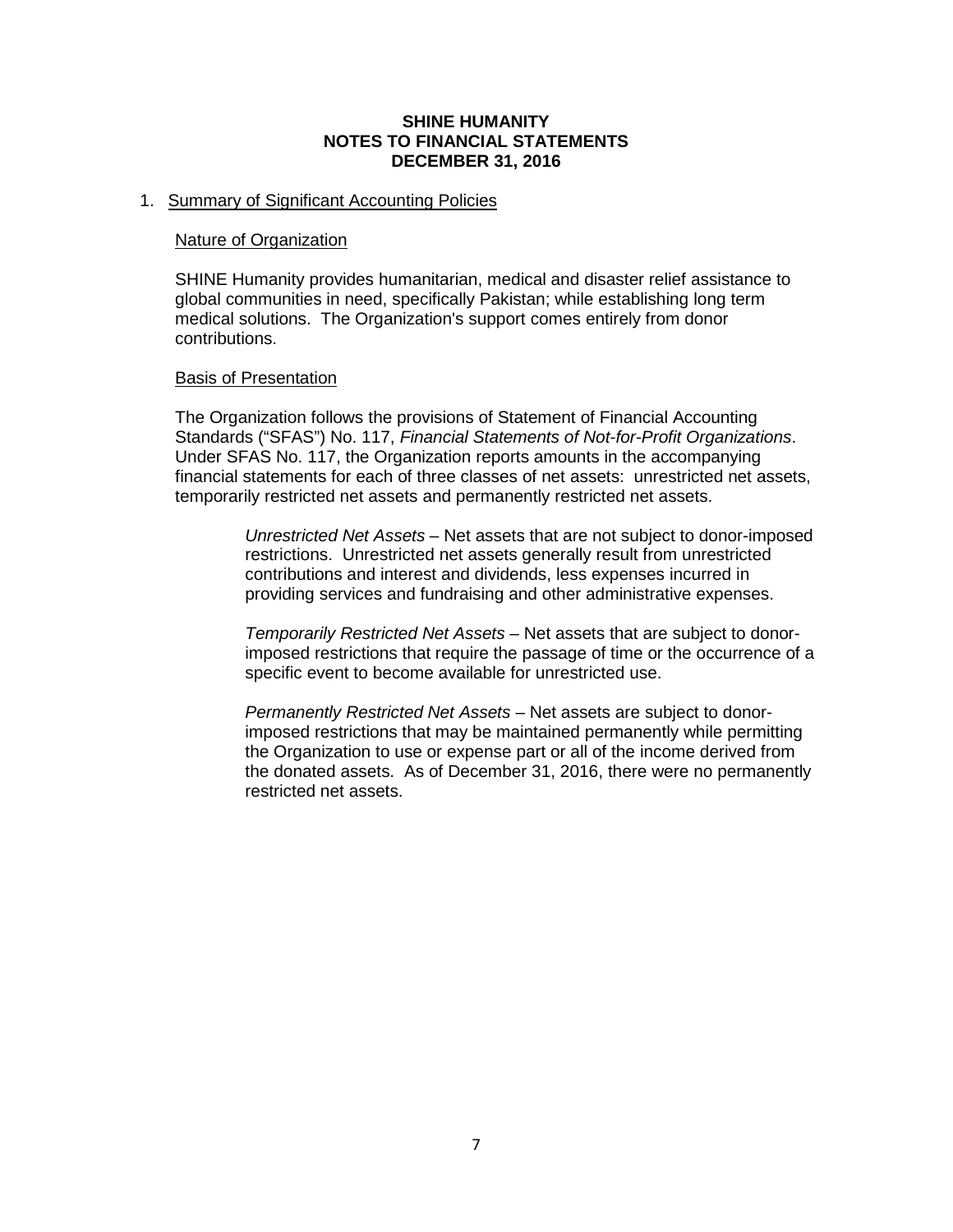### **SHINE HUMANITY NOTES TO FINANCIAL STATEMENTS (Continued) DECEMBER 31, 2016**

# 1. Summary of Significant Accounting Policies – (Continued)

## Basis of Presentation – (continued)

The Organization also follows the provisions of SFAS No. 116, *Accounting for Contributions Received and Contributions Made*. Under SFAS No. 116, the Organization records gifts of cash and other assets as temporarily restricted net assets if they are received with donor stipulations that limit the use of the donated assets. When a donor restriction expires, a stipulated time restriction ends or a purpose restriction is accomplished, temporarily restricted net assets are reclassified to unrestricted net assets and reported in the statement of activities as net assets released from donor restrictions. Donor-restricted contributions, whose restrictions are met within the fiscal year, are reported as unrestricted revenues, gains and other support.

## Use of Estimates and Assumptions

The preparation of financial statements in conformity with accounting principles generally accepted in the United States of America requires management to make estimates and assumptions that affect the reported amounts of assets and liabilities and disclosure of contingent assets and liabilities at the date of the financial statements, and the reported amounts of revenues and expenses during the reporting period. Actual results could differ from those estimates.

### Basis of Accounting

The financial statements of the Organization have been prepared on the accrual basis of accounting in accordance with the accounting principles generally accepted in the United States of America.

### Cash and Cash Equivalents

Cash and cash equivalents include all monies in banks and highly liquid investments with maturity dates of less than three months.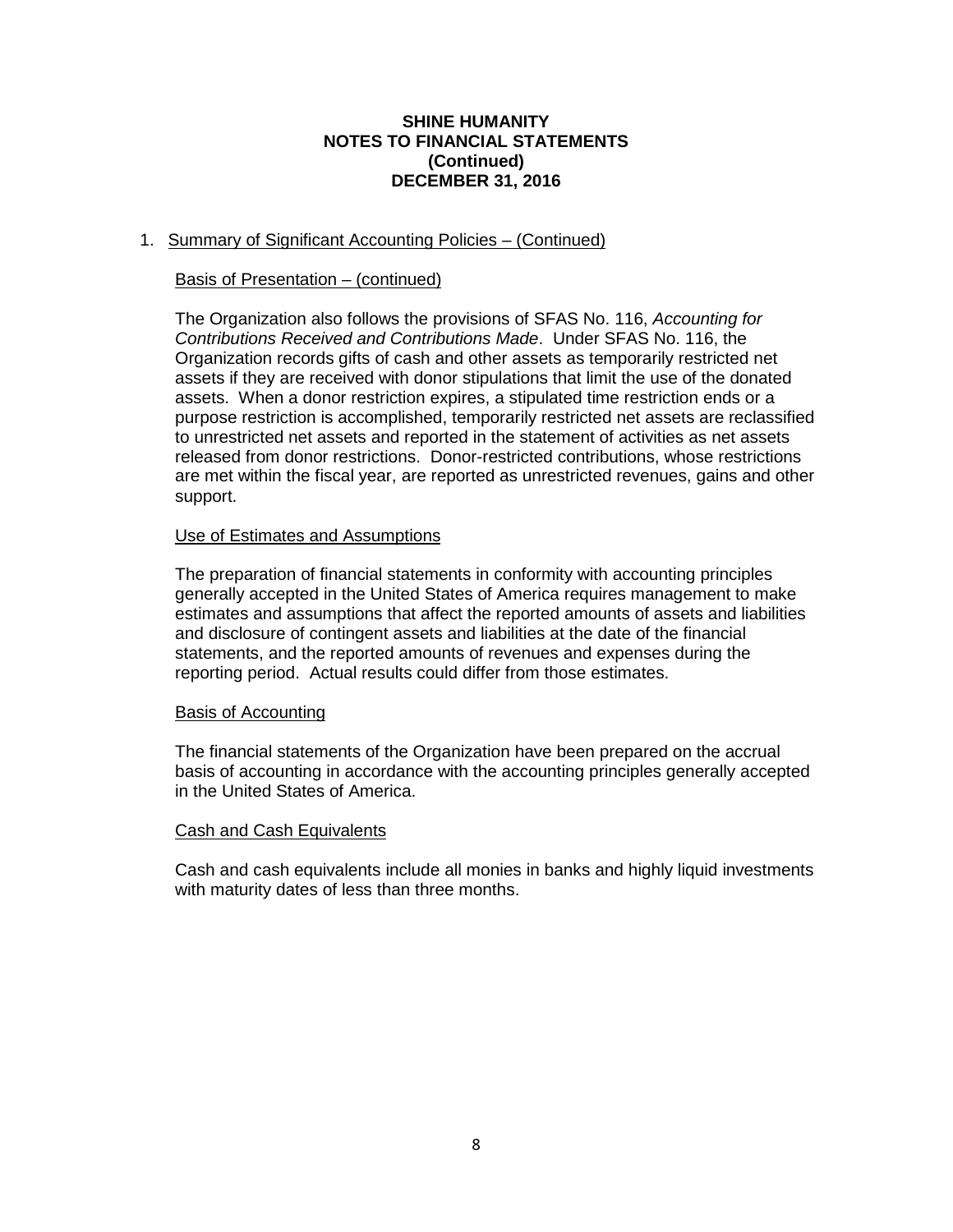### **SHINE HUMANITY NOTES TO FINANCIAL STATEMENTS (Continued) DECEMBER 31, 2016**

# 1. Summary of Significant Accounting Policies – (Continued)

#### Concentration of Credit Risk

The Organization occasionally maintains deposits in excess of federally insured limits. Statement of Financial Accounting Standards No. 105 identifies these items as a concentration of credit risk requiring disclosure, regardless of the degree of risk. The risk is managed by maintaining all deposits in high quality financial institutions.

#### Revenues and Support

The Organization receives a significant majority of its revenues from donor contributions and fundraising events.

#### Functional Allocation of Expenses

The costs of providing the various programs and other activities have been summarized on a functional basis in the Statement of Activities and in the Statement of Functional Expenses. Accordingly, certain costs have been allocated among the programs and supporting services benefited.

#### Income Taxes

The Organization is a not-for-profit organization, as described in Section 501(c)(3) of the Internal Revenue Code and corresponding state law. Accordingly, the Organization is exempt from federal and state income taxes. The Organization has taken no uncertain tax positions that qualify for recognition or disclosure in the financial statements.

### Subsequent Events

Management has evaluated events and transactions that occurred after the balance sheet date for potential recognition and disclosure through August 10, 2017, the date which the financial statements were available to be issued. No events or transactions were identified that require disclosure in the financial statements.